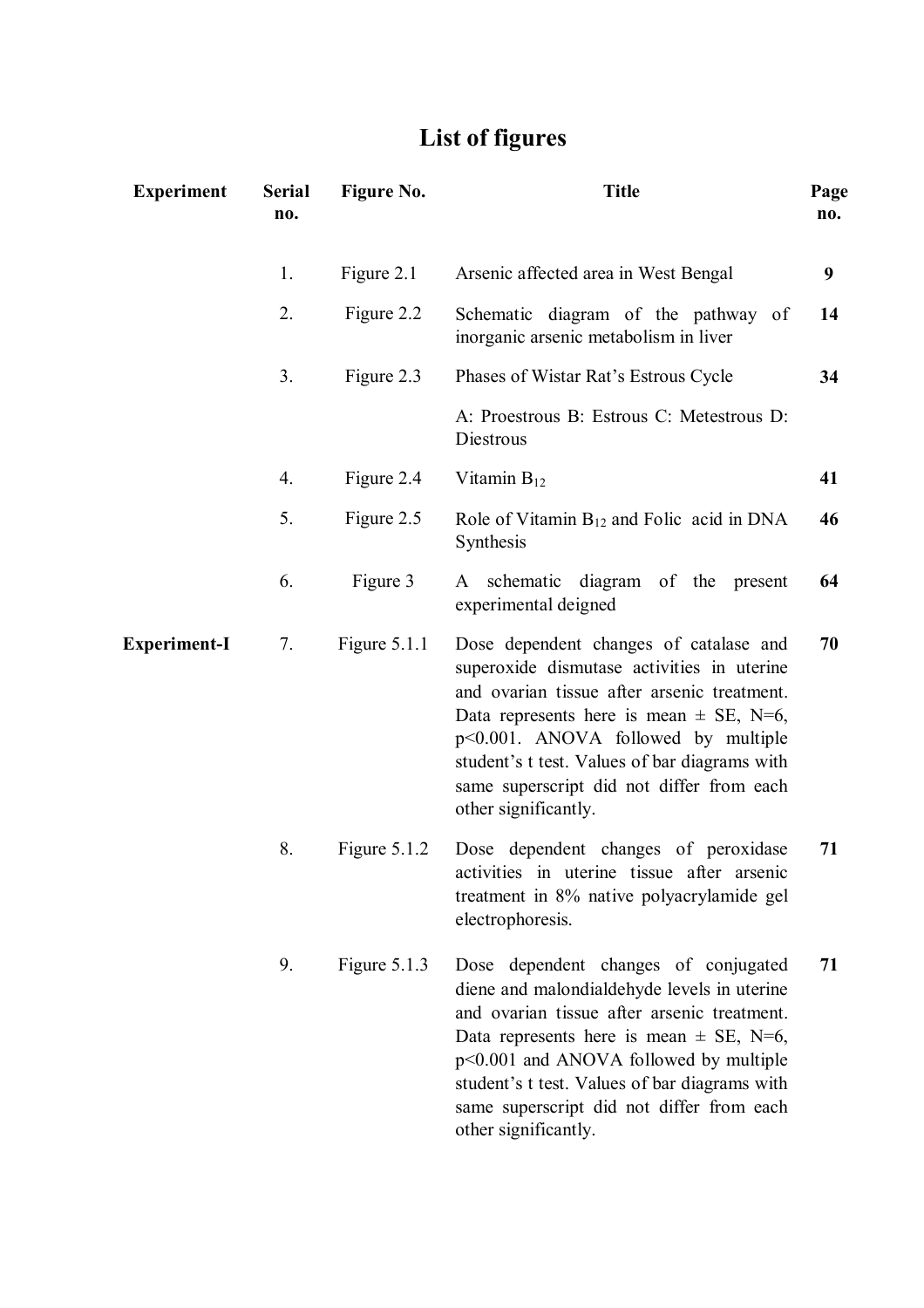|                       | 10. | Figure $5.1.4$ | Histological sections show the ovaries of<br>(A) vehical treated control focusing normal<br>folicals. (B) after sodium arsenite treated<br>$(0.2$ ppm) rat. $(C)$ after sodium arsenite<br>$treated(0.4ppm)$ rat<br>showing<br>follicular<br>atresia                                                                                                                              | 72 |
|-----------------------|-----|----------------|-----------------------------------------------------------------------------------------------------------------------------------------------------------------------------------------------------------------------------------------------------------------------------------------------------------------------------------------------------------------------------------|----|
|                       | 11  | Figure $5.1.5$ | Histological sections show the uterus of $(A)$<br>vehical treated control focusing normal<br>internal lumem diameter, (B) No change<br>dameter after sodium<br>internal lumem<br>arsenite treated $(0.2$ ppm) rat. $(C)$ after<br>sodium arsenite treated (0.4 ppm) rat<br>showing reduce of internal lumen diameter.                                                             | 72 |
| <b>Experiment II</b>  | 12  | Figure 5.2.1   | Duration dependent changes of catalase and<br>superoxide dismutase activities in uterine<br>and ovarian tissue after arsenic treatment.<br>Data represents here is mean $\pm$ SE, N=6,<br>$p<0.001$ and ANOVA followed by multiple<br>student's t test. Values of bar diagrams with<br>same superscript did not differ from each<br>other significantly                           | 79 |
|                       | 13  | Figure 5.2.2   | Duration dependent changes of conjugated<br>diene and malondialdehyde levels in uterine<br>after<br>arsenic<br>treatment.<br>tissue<br>Data<br>represents here is mean $\pm$ SE, N=6, p<0.001<br>and ANOVA followed by multiple student's<br>t test. Values of bar diagrams with same<br>superscript did not differ from each other<br>significantly.                             | 79 |
|                       | 14  | Figure $5.2.3$ | Histological sections show the ovaries of<br>(A) vehical treated control focusing normal<br>after<br>sodium<br>folicals,<br>(B)<br>arsenite<br>treated $(0.4$ ppm) rat for 16 days focusing<br>normal folicals, (D) vehical treated control<br>focusing normal folicals for 28 days, (E)<br>after sodium arsenite treated (0.4ppm) rat<br>for 28 days showing follicular atresia. | 80 |
| <b>Experiment-III</b> | 15  | Figure 5.3.1   | Correction of ovarian $\Delta^5$ , 3 $\beta$ -HSD and 17 $\beta$ -<br>HSD in arsenic induced toxicity with co-<br>administration of Vit-B <sub>12</sub> (0.07 $\mu$ g) and/ or                                                                                                                                                                                                    | 87 |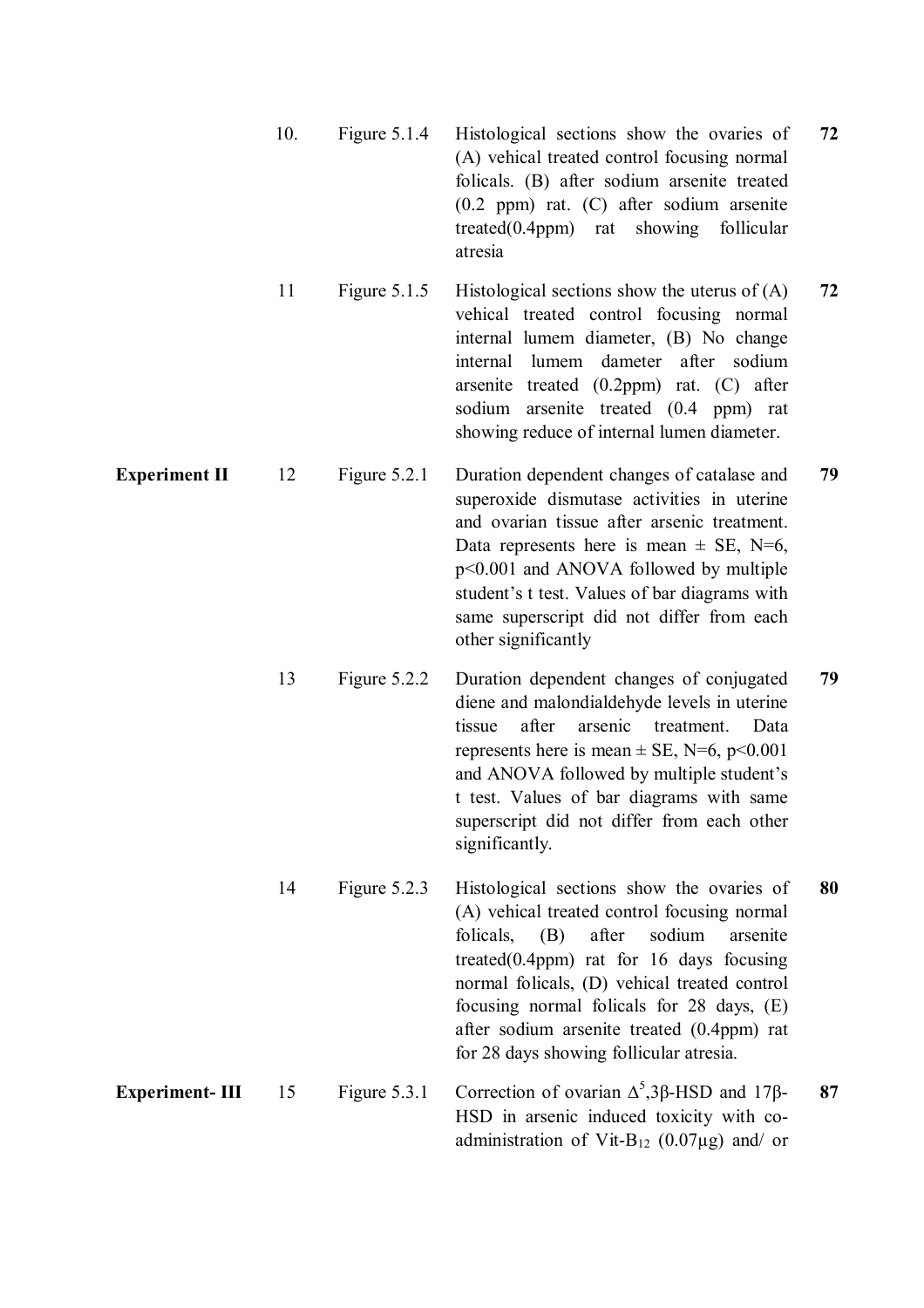folic acid (4.0µg). Each bar represents mean  $\pm$  SE, N=6. ANOVA followed by two tailed student's t test were used to find out statistical significance at p<0.001. Bar with .different superscripts (a, b, c, and d) differ from each other.

- 16 Figure 5.3.2 Resettlement of serum FSH, LH and Estradiol in arsenic induced toxicity with co-administration of Vit  $-B_{12}$  and/ or folic acid. Each bar represents mean  $\pm$  SE, N=6. ANOVA followed by two tailed student's t test were used to find out statistical significance at p<0.001. Bar with different superscripts (a, b, c, and d) differ from each other. **88**
- 17 Figure 5.3.3 SOD and catalase activity shows differential pattern in uterine tissue of the female albino rats. [A] represents SOD activity measured in cell free extracts. Since the higher dose of vitamin  $B_{12}$  (0.07 µg) and folic acid (4.0 µg) alone or in combination in cell free extract depicted more pronounced protection of SOD and catalase activities. Hence, in case of [B], tissue extracts from rats (co-treated with these above comparatively higher doses of these two B vitamins) containing protein in each lane was electrophoresed on 12% and 8.0 % native gel followed by substrate specific development of SOD and catalase bands respectively. [C] Represents densitometric analysis with respect to control. Each bar represents mean  $\pm$  SE, N=6. ANOVA followed by two tailed student t test were used to find out statistical significance at \*p<0.05; \*\*p<0.01. **89**
- 18 Figure 5.3.4 Total peroxidase activities in cell free extract [A] protected better with comparatively higher dose of Vitamin  $B_{12}$  $(0.07 \text{ µg})$  and folic acid  $(4.0 \text{ µg})$ . Electrozymogram showing total peroxidase profile [B] using tissue extracted protein and comparatively these two above higher doses of B vitamins considered in the **90**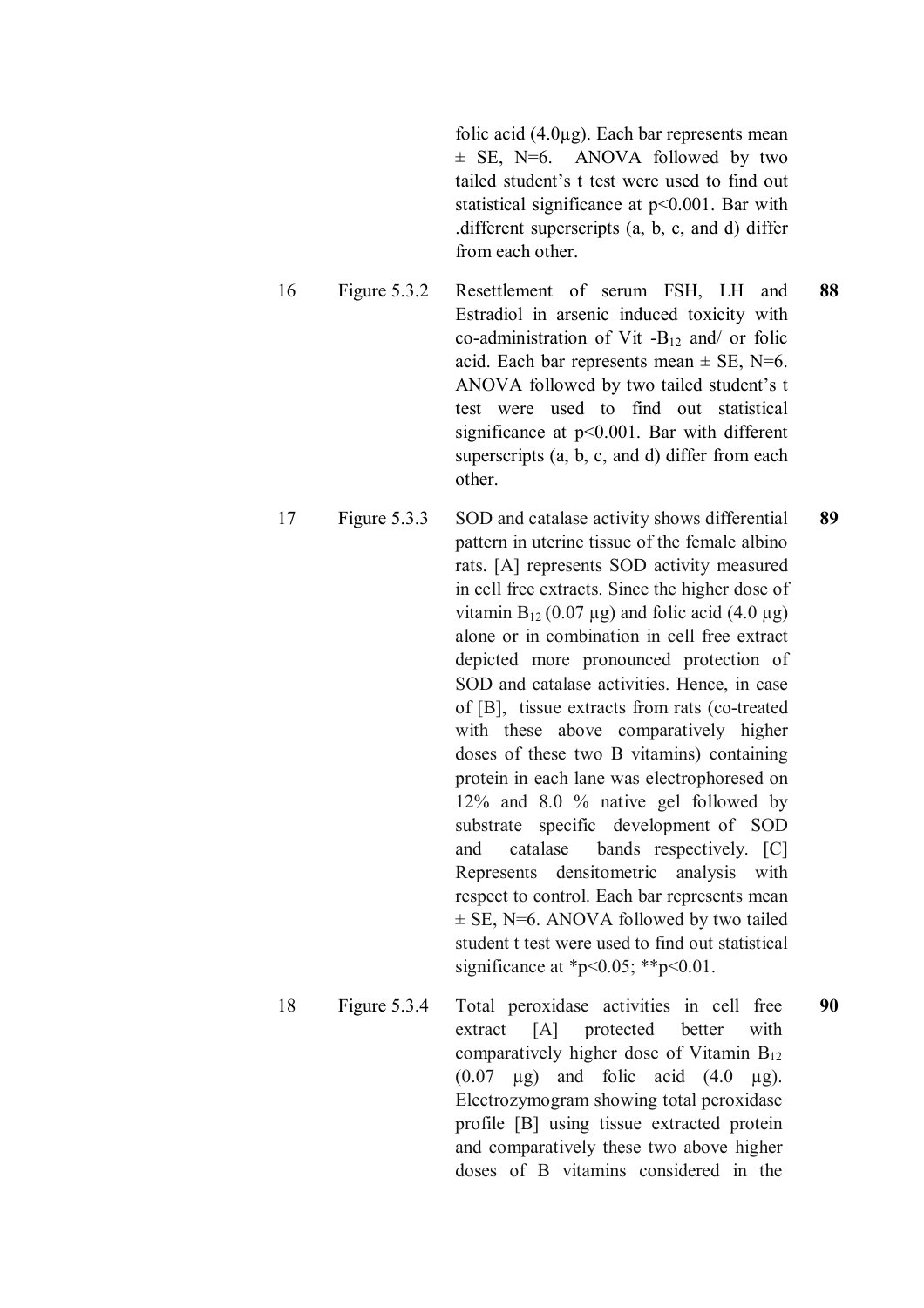zymogram. The electrophoresis was carried out using conventional 8% polyacrylamide gel. The gels were stained for peroxidase activity using benzidine, glacial acetic acid and  $H_2O_2$ . In panel  $[C]$  relative densitometric values of peroxidase band from experimental group, as % of the control lane are shown. Each bar represents mean  $\pm$  SE, N=6.ANOVA followed by two tailed students t test were used to find out statistical significance at \*p<0.01;  $*$  $p<0.001$ .

- 19 Figure 5.3.5 Total serum LDH activity illustrated for the extent of cellular damage. [A] is showing enzymatic activity in cell free assay system following dose dependent coadministration of B vitamins in arsenic intoxicated rats. Vitamin  $B_{12}$  (0.07  $\mu$ g) and folic acid  $(4.0 \mu g)$  had comparatively higher effectiveness in the restoration of arsenic induced tissue damage. Hence, in panel [B] these above two doses of vitamins were considered and serum protein in each lane was electrophoresed on agarose gel followed by substrate specific development of LDH bands. Each bar represents mean  $\pm$  SE, N=6. .ANOVA followed by two tailed student's t test were used to realize statistical significance at  $*_{p<0.05}$ ;  $*_{p<0.01}$ . **91**
- 20 Figure 5.3.6 Protective effect (dose dependent) on malondialdehyde (MDA) and conjugated dine (CD) in uterine tissue by coadministration of Vitamin  $B_{12}$  and folic acid in As3+ intoxicated rats. Comparatively higher dose of vitamin  $B_{12}$  (0.07 µg) and folic acid (4.0 µg) alone or in combination were more effective on the above protection. Each bar represents mean  $\pm$  SE, N=6. ANOVA followed by two-tailed student's t test were used \*p<0.05;  $*$  $p<0.01$ . **92**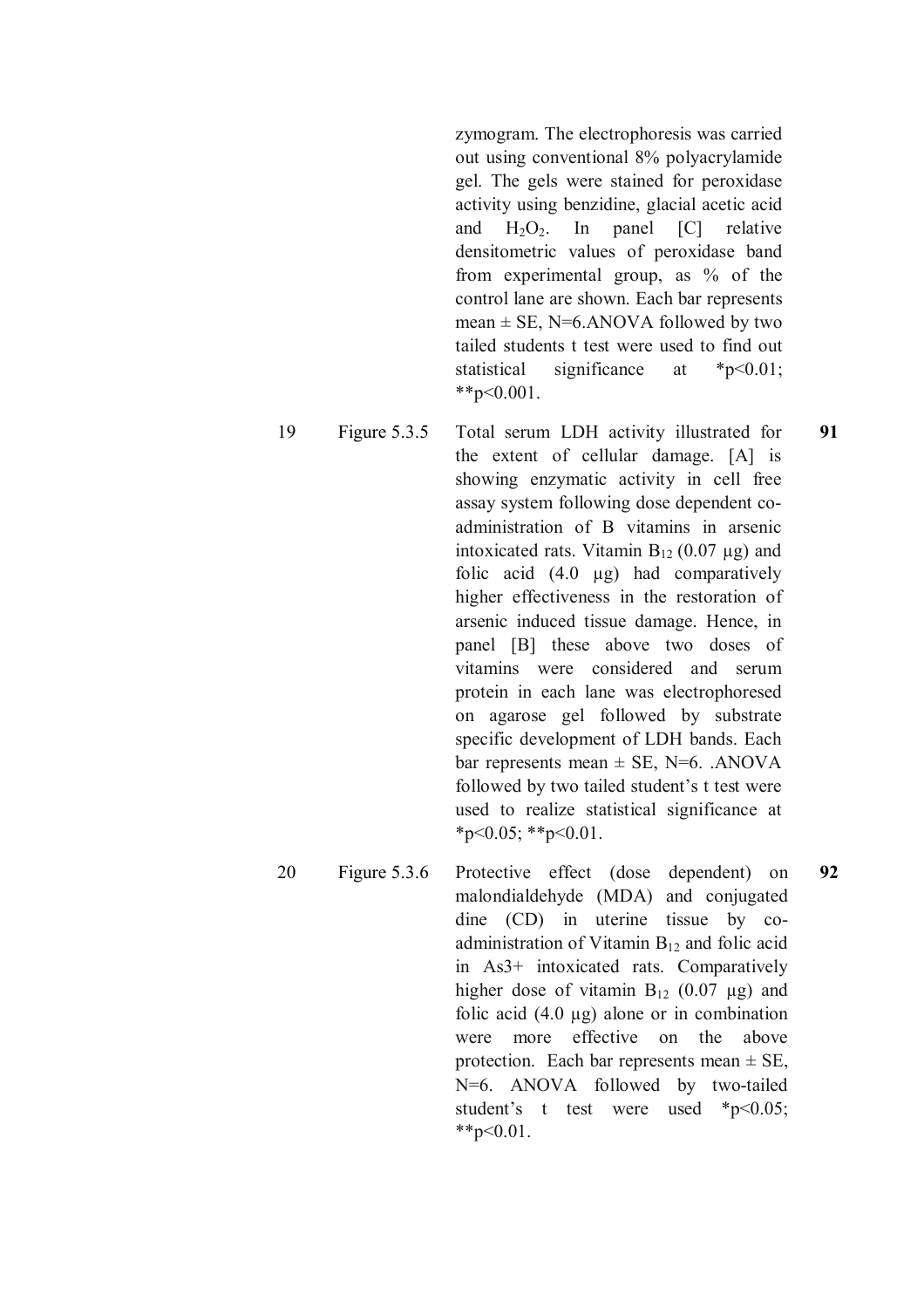- 21 Figure 5.3.7 Figure shown (histology of ovary) dose dependent effect of Vitamin-B<sup>12</sup> and folic acid by amelioration to reduce the arsenic mediated follicular atresia in ovary of female rat. **92**
- 22 Figure 5.3.8 Uterine tissue was implanted in paraffin, serially sectioned laterally at 5 um, stained with eosin and haematoxylin (Harris) and observed under a microscope (magnification 340) to study the uterine histoarchitecture (A-H). Secretary nature of uterine bed was lost following arsenic intoxication (panel- B) and gradual and or significant reversal of secretary tubules was observed following the treatment with these B vitamins (panel E-H). Arrow denotes secretary vesicles. Panel distribution: control rat (panel A) or treated with  $As3+-0.4-$  ppm (panel B) or  $As3+-$ 0.4-ppm+ vitamin  $B_{12}$ -0.04 $\mu$ g (panel C) or  $As3+-0.4-ppm$  plus Folic acid-2.0 µg (panel D) or As3+-0.4 ppm+ vitamin  $B_{12}$ - $0.04\mu$ g + Folic acid-2 $\mu$ g (panel E) or As3+-0.4 ppm+ vitamin  $B_{12}$ -0.07 $\mu$ g (panel F) or As3+-0.4- ppm + Folic acid-4.0  $\mu$ g (panel G) or As3+-0.4-ppm+ vitamin  $B_{12}$ - $0.07 \text{ µg} + \text{Folic acid-4.0 µg}$  (panel H).Graphical representation denotes fractal dimension of uterine bed was increased in As3+ ingested rats. Subsequent coadministration of vitamin  $B_{12}$  and folic acid gradually and dose dependently decreased the fractal dimension from intoxicated state to convalescent state. NB: There is no unit for Fractal dimension, this is ratio. **93** 23 Figure 5.3.9 Figure shown the protective effect in uterine **94**
- tissue architecture by co-administration of Vit-B<sub>12</sub> and /or folic acid in arsenic induced female rat.
- 24 Figure 5.3.10 DNA fragmentation in uterus of female rat treated with arsenic. **95**

A: Vehicle treated control B: AS (0.4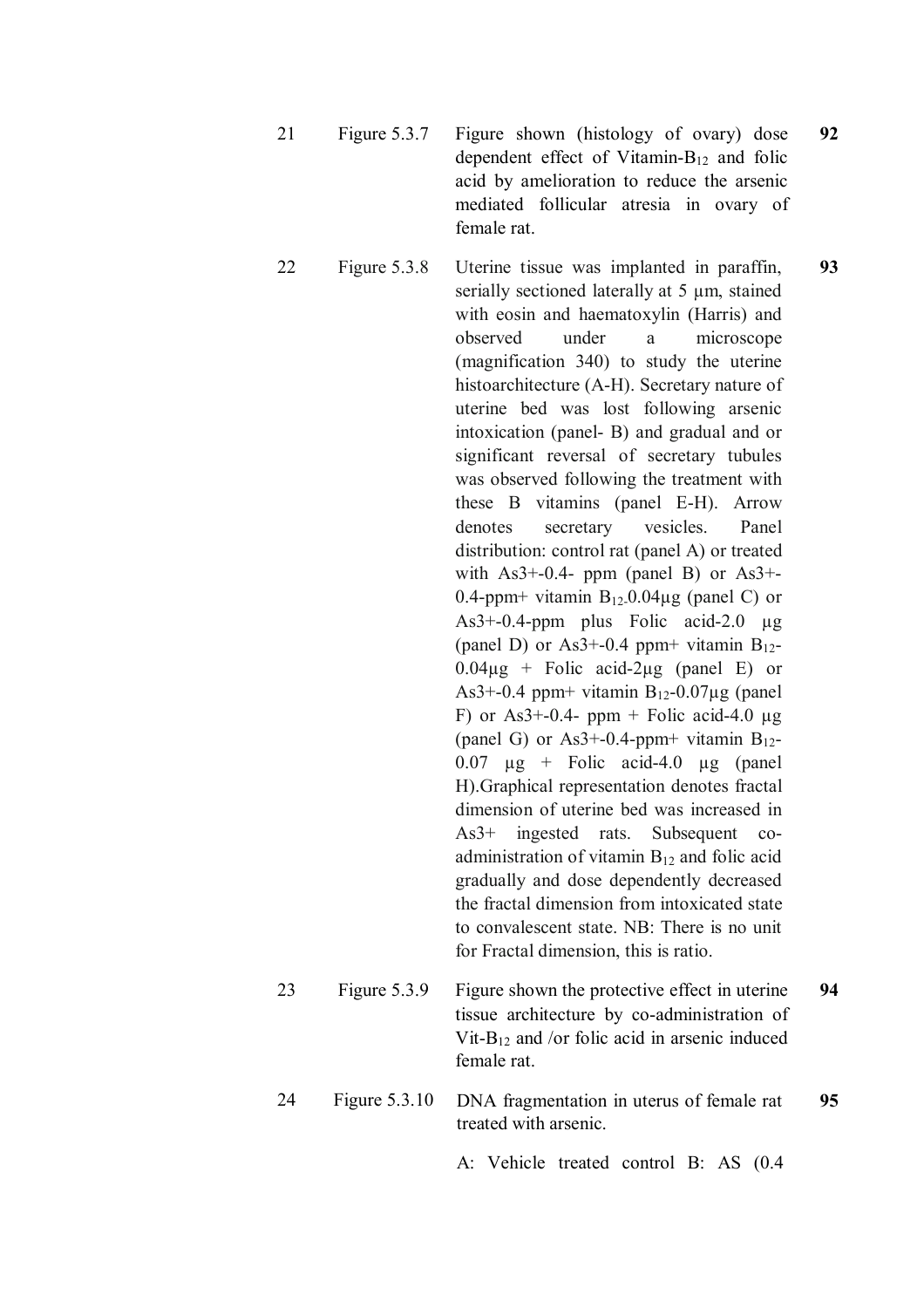|                      |    |               | ppm/100g body wt./day). C: AS $(0.4$ ppm/<br>100g body wt. /day) + Vit-B <sub>12</sub> $(0.04\mu g)$<br>/100g body wt./day). D: AS $0.4$ ppm/100g<br>body wt. $\langle$ day) + Folic acid $(2\mu g / 100g)$<br>body wt./day). E: AS (0.4ppm/100g body<br>wt./day) + Vit-B <sub>12</sub> $(0.04\mu g$ /100g body<br>wt./day) + Folic acid $(2\mu g/100g$<br>body<br>wt./day). F: AS $(0.4$ ppm/ $100g$<br>body<br>wt./day) + Vit-B <sub>12</sub> $(0.07\mu g$ /100g body<br>wt./day). G: AS $(0.4 \text{ ppm}/100 \text{g})$<br>body<br>wt./day) + Folic acid $(4\mu g/100g)$<br>body<br>wt./day). H: AS $(0.4$ ppm/100g<br>body<br>wt./day) + Vit-B <sub>12</sub> $(0.07 \mu g/100g)$<br>body<br>wt./day) + Folic acid $(4\mu g$ /100g body<br>$wt$ ./day). |     |
|----------------------|----|---------------|-------------------------------------------------------------------------------------------------------------------------------------------------------------------------------------------------------------------------------------------------------------------------------------------------------------------------------------------------------------------------------------------------------------------------------------------------------------------------------------------------------------------------------------------------------------------------------------------------------------------------------------------------------------------------------------------------------------------------------------------------------------|-----|
|                      | 25 | Figure 5.3.11 | Protection of DNA breakage in the comet<br>formation is shown in arsenic induced<br>uterine cell by the co- administration of Vit-<br>$B_{12}$ and/ or folic acid in different doses.                                                                                                                                                                                                                                                                                                                                                                                                                                                                                                                                                                       | 96  |
| <b>Experiment-IV</b> | 26 | Figure 5.4.1  | Effect of Vit-B <sub>12</sub> and /or folic acid on<br>Serum Total protein (TP), serum glutamate<br>pyruvate transamynase (SGPT), and serum<br>oxaloacetate<br>transaminase<br>glutamate<br>(SGOT), serum alkaline phosphatase (ALP),<br>serum Urea and Creatinine. Each bar<br>represents mean $\pm$ SE, N=6. ANOVA<br>followed by two tailed student's t test were<br>used to find out statistical significance at<br>$p<0.001$ . Bar with same superscripts did not<br>differ from each other.                                                                                                                                                                                                                                                           | 102 |
|                      | 27 | Figure 5.4.2  | Effect of Vit- $B_{12}$ and /or folic acid on CAT<br>(catalase), SOD (superoxidedismutasae),<br>(malondialdehyde)<br><b>MDA</b><br>and<br><b>CD</b><br>(conjugated diene) in hepatic tissue. Each<br>bar represents here is mean $\pm$ SE, N=6,<br>$p<0.001$ . ANOVA followed by multiple<br>student's t test. Bar with same superscripts<br>did not differ from each other.                                                                                                                                                                                                                                                                                                                                                                                | 103 |
|                      |    | Figure 5.4.3  | Effect of Vit- $B_{12}$ and /or folic acid on<br>Catalase<br>$(CAT)$ ,<br>Superoxidedismutasae<br>(SOD)<br>kidney tissue.<br>Each<br>bar<br>in                                                                                                                                                                                                                                                                                                                                                                                                                                                                                                                                                                                                              | 104 |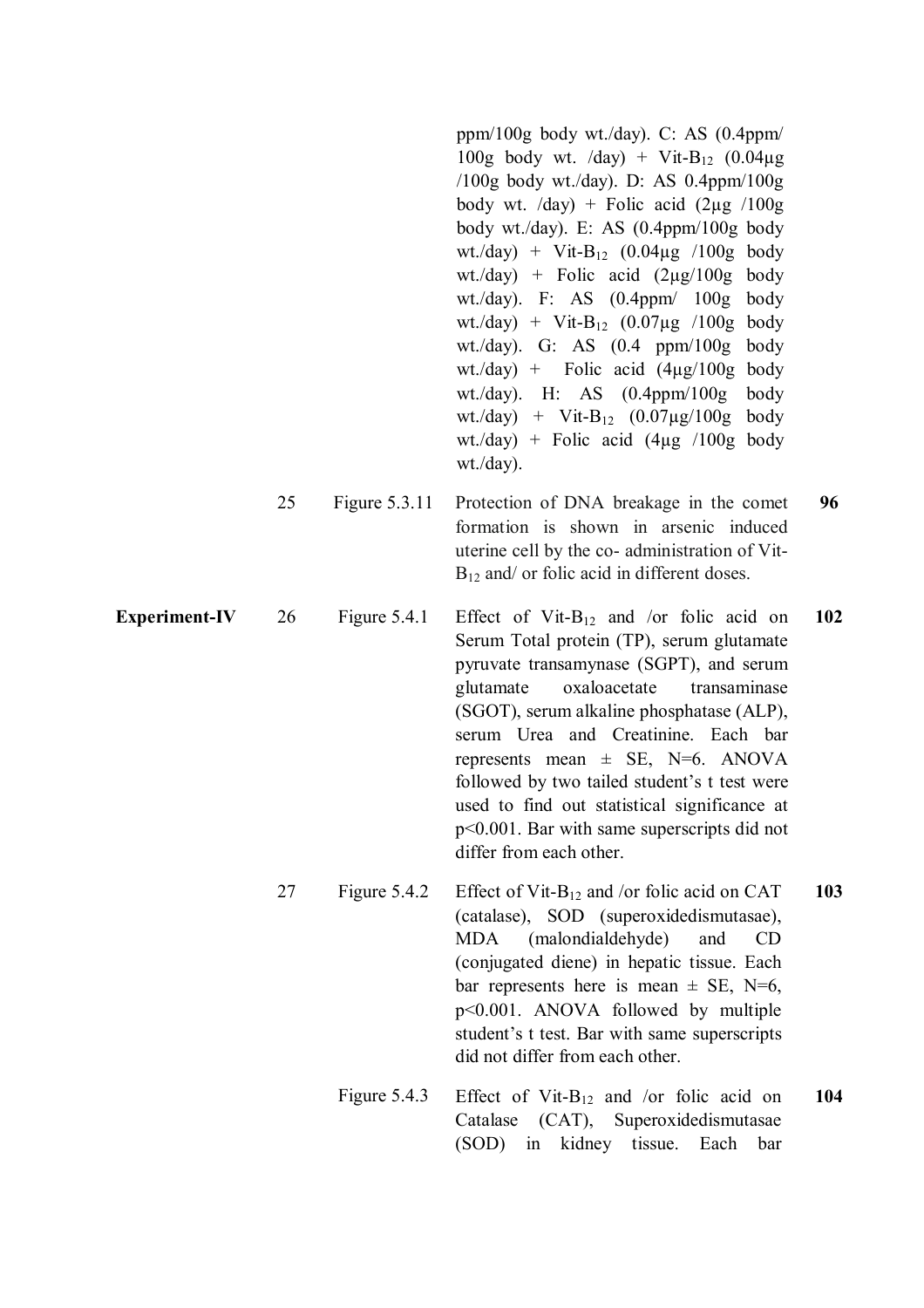- 28 represents here is mean  $\pm$  SE, N=6, p<0.001 and ANOVA followed by multiple student's t test. Bar with same superscripts did not differ from each other.
- 29 Figure 5.4.4 Effect of Vit-B<sub>12</sub> and or folic acid on MDA (malondialdehyde) and CD (conjugated diene) in kidney tissue. Each bar represents here is mean  $\pm$  SE, N=6, p<0.001. ANOVA followed by multiple student's t test. Bar with same super scripts did not differ from each other. **104**
- 30 Figure 5.4.5 Figure shows that there is no dissimilarity of kidney histoarchitectural by the administration of Vit- $B_{12}$  and/or folic acid in comparison with vehicle treated control of female albino rat. **105**
- 31 Figure 5.4.6 Figure shows that there is no disparity of hepatic histoarchitecture by the administration of Vit-B<sub>12</sub> and/or folic acid in comparison with vehicle treated control of female albino rat. **105**
- 32 Figure 5.4.7 DNA fragmentation of uterus in Vit-B<sub>12</sub> and/or folic acid induced female rat. A:Vehicle treated control B: Vit-B<sub>12</sub>  $(0.07\mu g/100g$  body wt. /day) C: Folic acid  $(4\mu g/100g$  body wt./day) D: Vit-B<sub>12</sub>  $(0.07\mu g/100g$  body wt./day + Folic acid  $(4\mu g / 100g$  body wt./day) **106**
- 33 Figure 5.4.8 There is no Comet formation by DNA fragmentation in uterus by administration of Vit- $B_{12}$  and/or folic acid induced female rat. **106**
- 34 Figure 5.4.9 Restoration of Peroxidase activity in Vit-B<sub>12</sub> and/or folic acid in compare with vehicle treated control. But peroxidase activity is more pronounced in Vit- $B_{12}$  and folic acid combination group. **107**